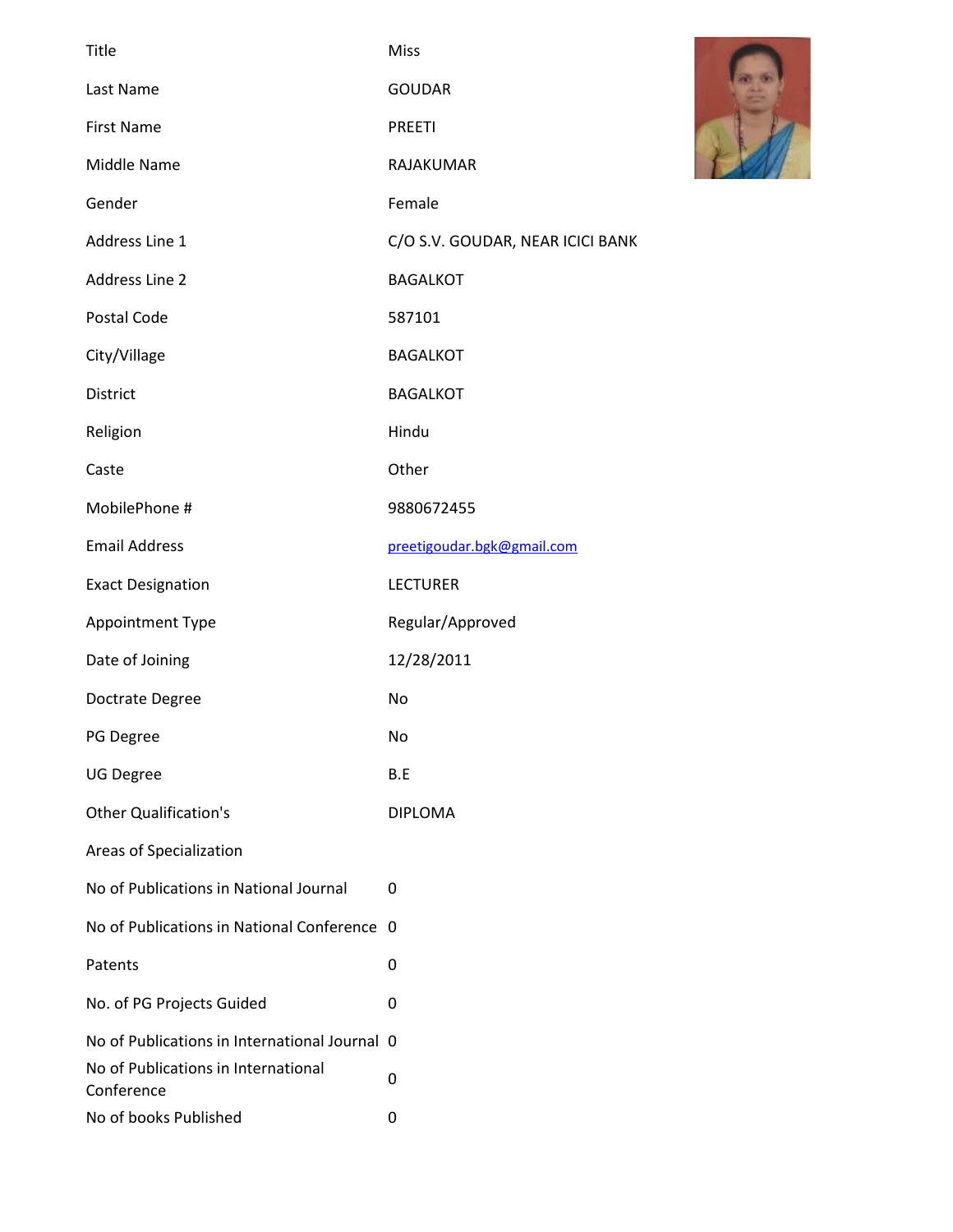| Title                                             | Mrs.                             |  |
|---------------------------------------------------|----------------------------------|--|
| Last Name                                         | SHABADE                          |  |
| <b>First Name</b>                                 | <b>SHAILA</b>                    |  |
| Middle Name                                       | <b>ASHOK</b>                     |  |
| Gender                                            | Female                           |  |
| Address Line 1                                    | SHIVKRUPA BUILDING KALADAGI ROAD |  |
| Address Line 2                                    | MUCHAKANDI CROSS                 |  |
| Postal Code                                       | 587101                           |  |
| City/Village                                      | <b>BAGALKOT</b>                  |  |
| District                                          | <b>BAGALKOT</b>                  |  |
| Religion                                          | Hindu                            |  |
| Caste                                             | Other                            |  |
| MobilePhone #                                     | 8123936437                       |  |
| <b>Email Address</b>                              | shailashabade@rediffmail.com     |  |
| <b>Exact Designation</b>                          | <b>LECTURER</b>                  |  |
| Appointment Type                                  | Regular                          |  |
| Date of Joining                                   | 8/1/2012                         |  |
| Doctrate Degree                                   | No                               |  |
| PG Degree                                         | M.TECH                           |  |
| <b>UG Degree</b>                                  | B.E                              |  |
| <b>Other Qualification's</b>                      | <b>DIPLOMA</b>                   |  |
| Areas of Specialization                           | <b>DIGITAL ELECTRONICS</b>       |  |
| No of Publications in National Journal            | 0                                |  |
| No of Publications in National Conference 0       |                                  |  |
| Patents                                           | 0                                |  |
| No. of PG Projects Guided                         | 0                                |  |
| No of Publications in International Journal 0     |                                  |  |
| No of Publications in International<br>Conference | $\pmb{0}$                        |  |
| No of books Published                             | $\pmb{0}$                        |  |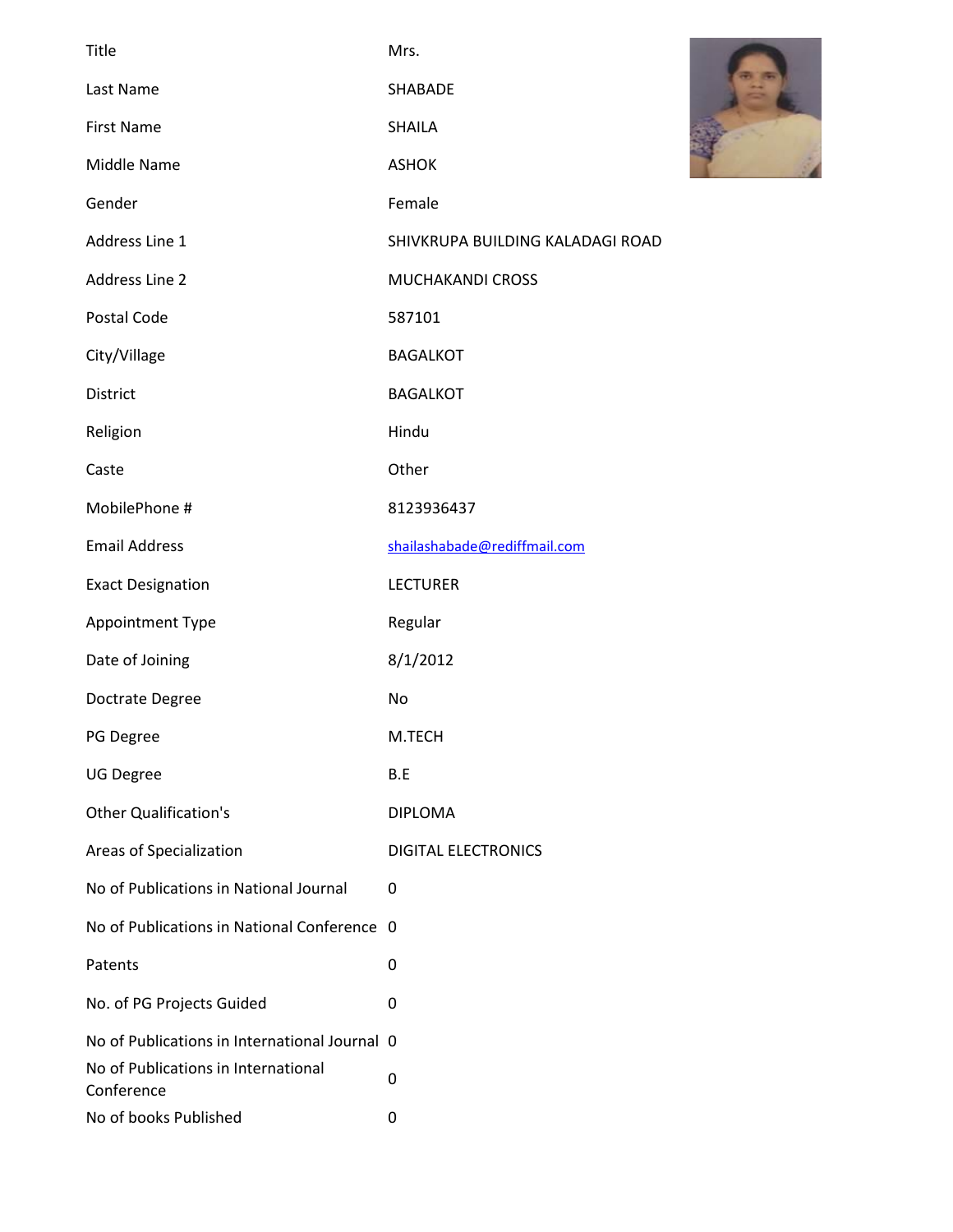| <b>Title</b>                                      | Mr.                       |
|---------------------------------------------------|---------------------------|
| Last Name                                         | <b>BENAKATTI</b>          |
| <b>First Name</b>                                 | <b>PRAVEEN</b>            |
| Middle Name                                       | <b>TIMMANNA</b>           |
| Gender                                            | Male                      |
| Address Line 1                                    | #134, NEAR SAI MANDIR     |
| <b>Address Line 2</b>                             | MANAGULI LAYOUT VIDYAGIRI |
| Postal Code                                       | 587102                    |
| City/Village                                      | <b>BAGALKOT</b>           |
| <b>District</b>                                   | <b>BAGALKOT</b>           |
| Religion                                          | Hindu                     |
| Caste                                             | Other                     |
| MobilePhone #                                     | 9964834003                |
| <b>Email Address</b>                              | praveen3541@gmail.com     |
| <b>Exact Designation</b>                          | <b>LECTURER</b>           |
| Appointment Type                                  | Regular                   |
| Date of Joining                                   | 2/1/2017                  |
| Doctrate Degree                                   | No                        |
| PG Degree                                         | M.TECH                    |
| <b>UG Degree</b>                                  | B.E                       |
| <b>Other Qualification's</b>                      |                           |
| Areas of Specialization                           |                           |
| No of Publications in National Journal            | 0                         |
| No of Publications in National Conference         | 0                         |
| Patents                                           | 0                         |
| No. of PG Projects Guided                         | 0                         |
| No of Publications in International Journal 1     |                           |
| No of Publications in International<br>Conference | 0                         |
| No of books Published                             | 0                         |

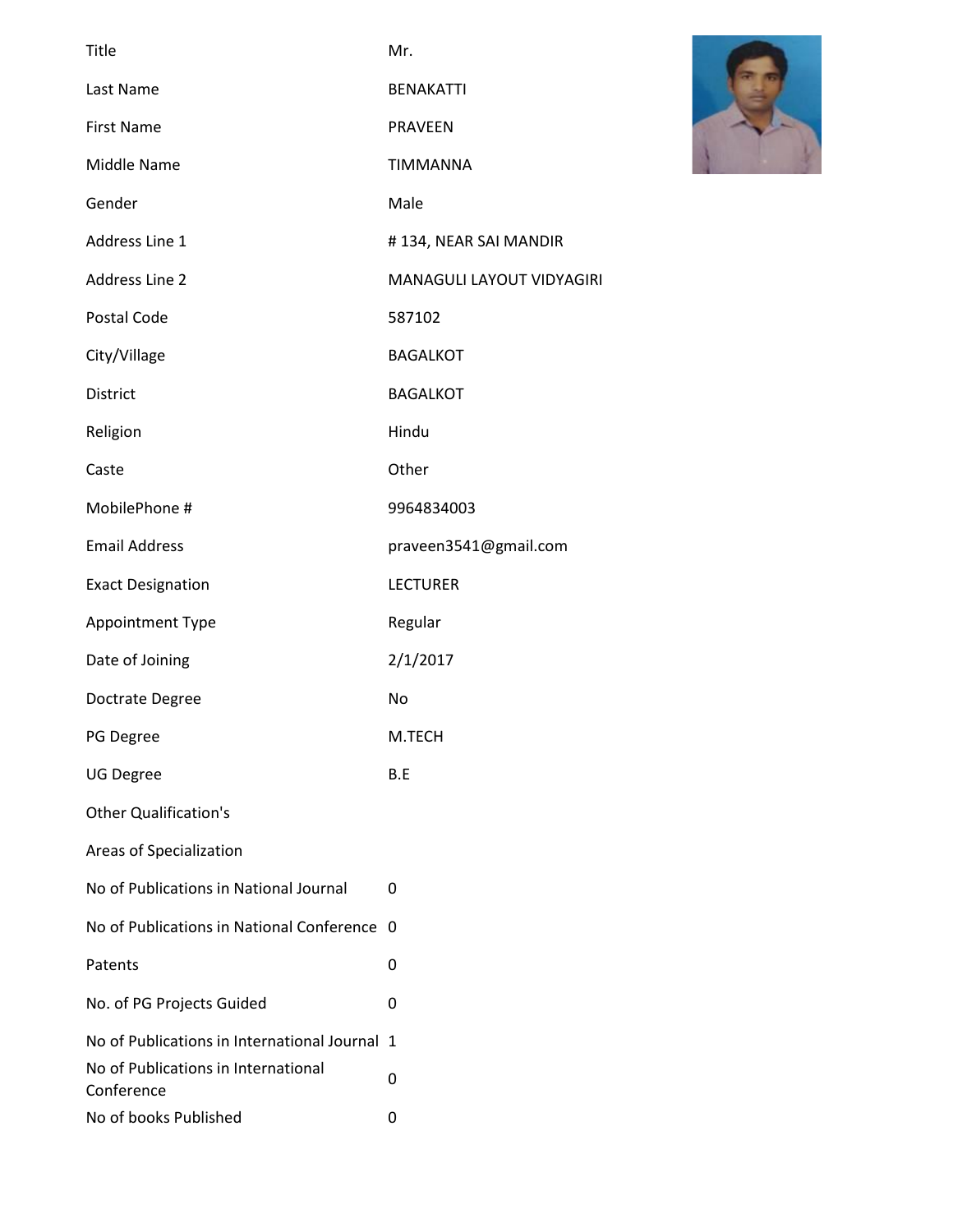| Title                                             | Mrs.                         |
|---------------------------------------------------|------------------------------|
| Last Name                                         | BALAPPANAVAR                 |
| <b>First Name</b>                                 | SEEMA                        |
| Middle Name                                       | SHANKAR                      |
| Gender                                            | Female                       |
| Address Line 1                                    | <b>BASAVA NILAYA</b>         |
| <b>Address Line 2</b>                             | RAMESHWAR COLONY, JAMAKHANDI |
| <b>Postal Code</b>                                | 587301                       |
| City/Village                                      | <b>JAMAKHANDI</b>            |
| <b>District</b>                                   | <b>BAGALKOT</b>              |
| Religion                                          | Hindu                        |
| Caste                                             | Other                        |
| MobilePhone #                                     | 9945799942                   |
| <b>Email Address</b>                              | seema.sb999@gmail.com        |
| <b>Exact Designation</b>                          | <b>LECTURER</b>              |
| Appointment Type                                  | Regular                      |
| Date of Joining                                   | 1/25/2018                    |
| Doctrate Degree                                   | No                           |
| PG Degree                                         | M.TECH                       |
| <b>UG Degree</b>                                  | B.E.                         |
| <b>Other Qualification's</b>                      |                              |
| Areas of Specialization                           |                              |
| No of Publications in National Journal            | 0                            |
| No of Publications in National Conference         | 0                            |
| Patents                                           | 0                            |
| No. of PG Projects Guided                         | 0                            |
| No of Publications in International Journal 1     |                              |
| No of Publications in International<br>Conference | $\mathbf{1}$                 |
| No of books Published                             | 0                            |

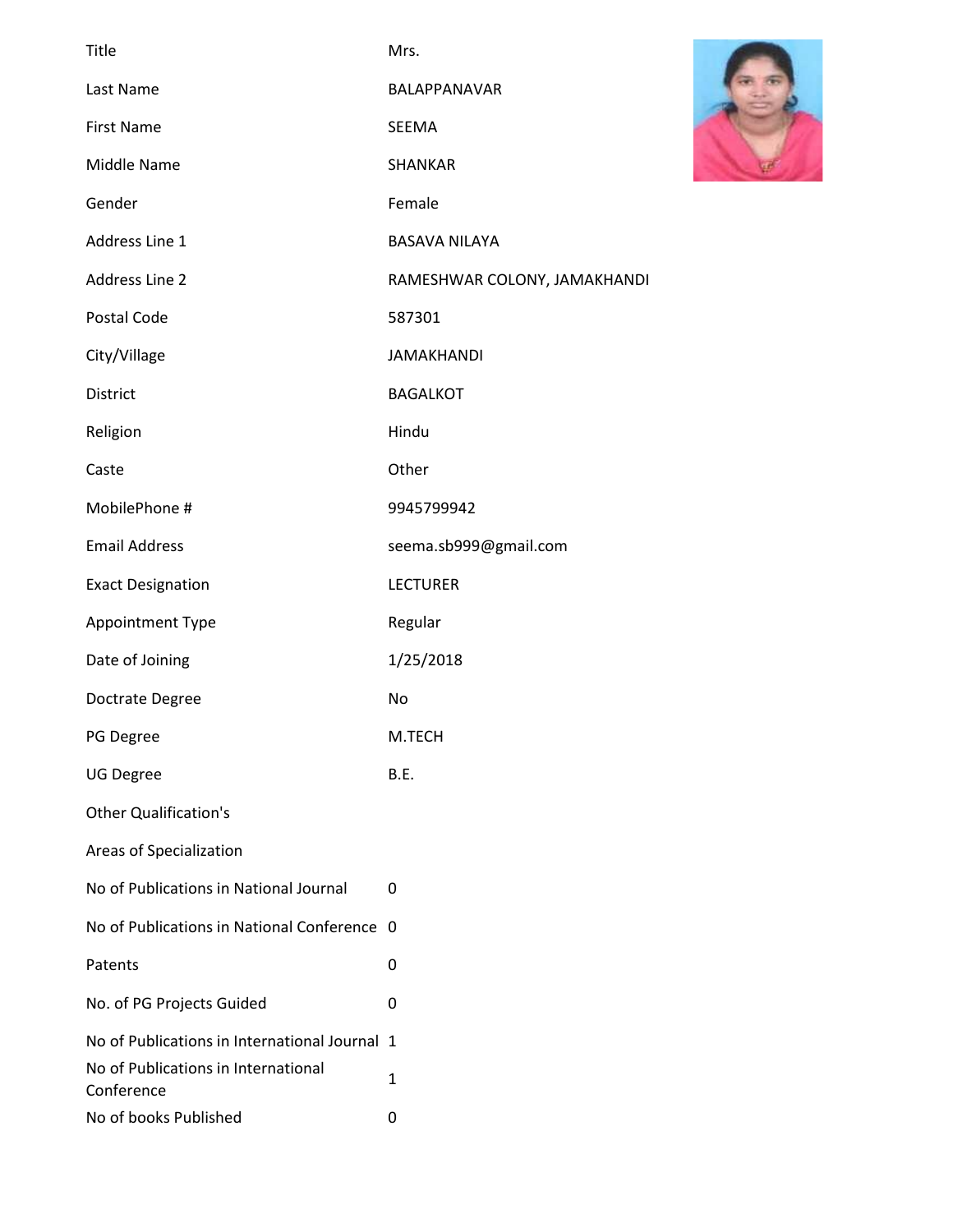| <b>Title</b>                                                                                                              | Mr                       |
|---------------------------------------------------------------------------------------------------------------------------|--------------------------|
| Last Name                                                                                                                 | Ganiger                  |
| <b>First Name</b>                                                                                                         | Vishwanath               |
| Middle Name                                                                                                               | Veerappa                 |
| Gender                                                                                                                    | Male                     |
| Address Line 1                                                                                                            | Anagawadi (RC)           |
| <b>Address Line 2</b>                                                                                                     | Tq: Badami               |
| <b>Postal Code</b>                                                                                                        | 587116                   |
| City/Village                                                                                                              | Anagawadi(RC)            |
| <b>District</b>                                                                                                           | <b>Bagalkot</b>          |
| Religion                                                                                                                  | Hindu                    |
| Caste                                                                                                                     | Other                    |
| MobilePhone #                                                                                                             | 9591958691               |
| <b>Email Address</b>                                                                                                      | vishwavganiger@gmail.com |
| <b>Exact Designation</b>                                                                                                  | Mechanic                 |
| Appointment Type                                                                                                          | Regular                  |
| Date of Joining                                                                                                           | 8/8/2016                 |
| Doctrate Degree                                                                                                           |                          |
| PG Degree                                                                                                                 |                          |
| <b>UG Degree</b>                                                                                                          |                          |
| <b>Other Qualification's</b>                                                                                              | <b>PUC</b>               |
| Areas of Specialization                                                                                                   |                          |
| No of Publications in National Journal                                                                                    |                          |
| No of Publications in National Conference                                                                                 |                          |
| Patents                                                                                                                   |                          |
| No. of PG Projects Guided                                                                                                 |                          |
| No of Publications in International Journal<br>No of Publications in International<br>Conference<br>No of books Published |                          |

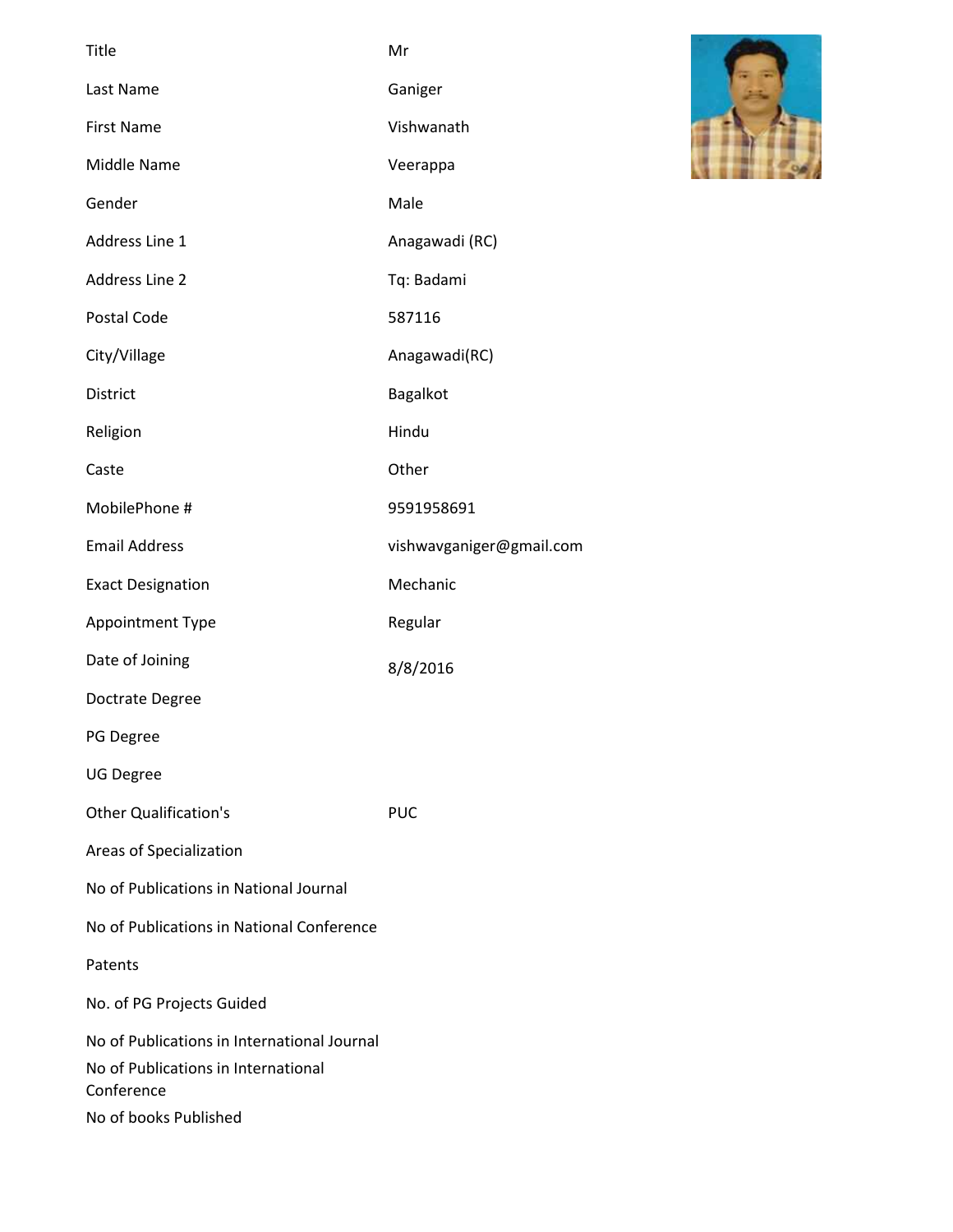| <b>Title</b>                                                                                                              | Mr           |
|---------------------------------------------------------------------------------------------------------------------------|--------------|
| Last Name                                                                                                                 | Melligeri    |
| <b>First Name</b>                                                                                                         | Siddappa     |
| Middle Name                                                                                                               | Mahantapp    |
| Gender                                                                                                                    | Male         |
| Address Line 1                                                                                                            | A/P Achanoor |
| <b>Address Line 2</b>                                                                                                     | TQ: Bagalkot |
| Postal Code                                                                                                               | 587111       |
| City/Village                                                                                                              | Achanoor     |
| <b>District</b>                                                                                                           | Bagalkot     |
| Religion                                                                                                                  | Hindu        |
| Caste                                                                                                                     | Other        |
| MobilePhone #                                                                                                             | 9481881461   |
| <b>Email Address</b>                                                                                                      |              |
| <b>Exact Designation</b>                                                                                                  | Helper       |
| Appointment Type                                                                                                          | Regular      |
| Date of Joining                                                                                                           | 10/10/2008   |
| Doctrate Degree                                                                                                           |              |
| PG Degree                                                                                                                 |              |
| <b>UG Degree</b>                                                                                                          |              |
| <b>Other Qualification's</b>                                                                                              | ITI          |
| Areas of Specialization                                                                                                   |              |
| No of Publications in National Journal                                                                                    |              |
| No of Publications in National Conference                                                                                 |              |
| Patents                                                                                                                   |              |
| No. of PG Projects Guided                                                                                                 |              |
| No of Publications in International Journal<br>No of Publications in International<br>Conference<br>No of books Published |              |